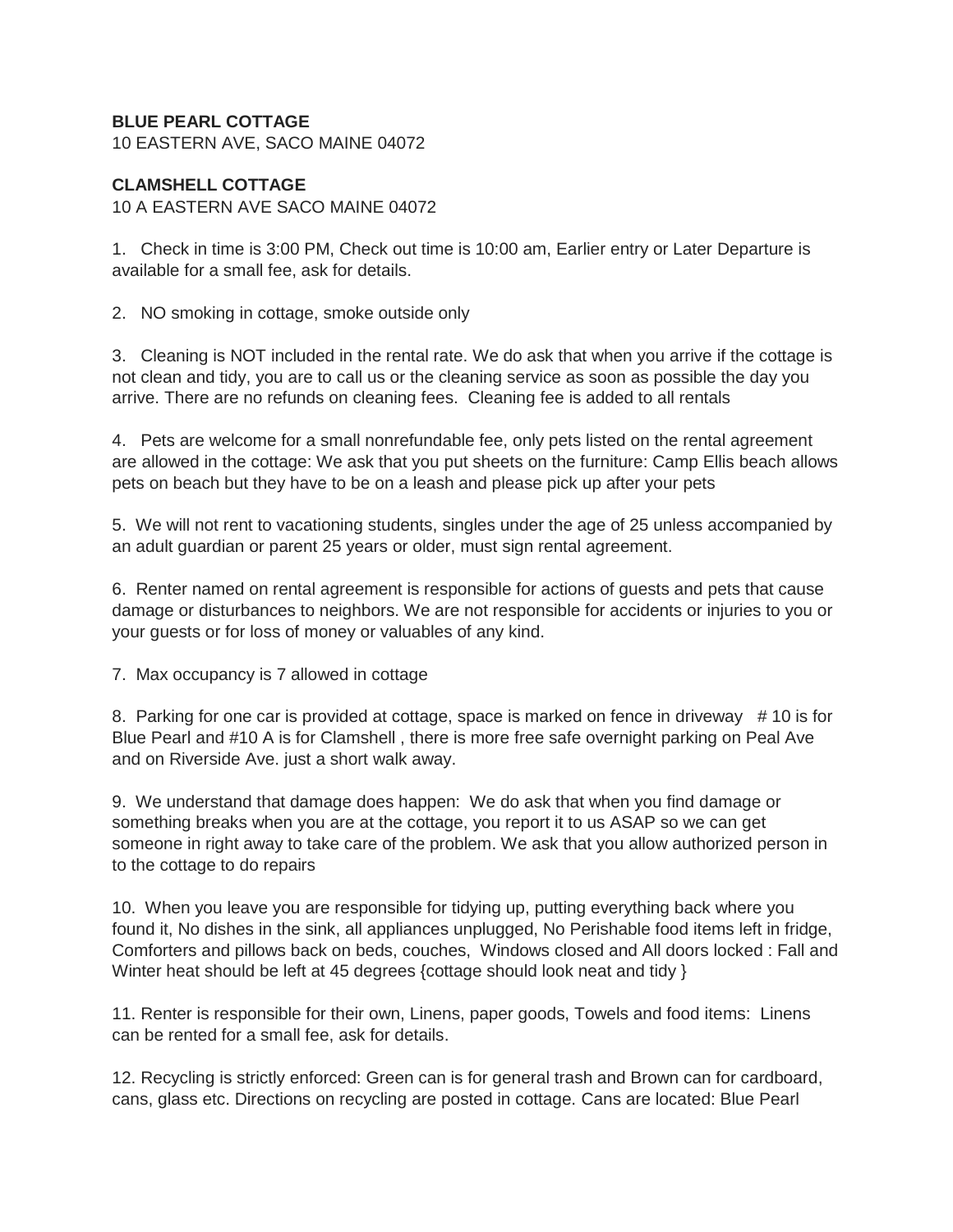under front porch, Clamshell behind tan house near walkway.

13. Alleyway on side of cottage is owned by neighbor NO ONE is Allowed in the Alleyway , NO TOYS, BEACH ITEMS, BIKES ETC ALLOWED IN WALK WAY BY DRIVE WAY AT ANYTIME , FOR SAFTY REASONS

14. We have Internet access to the Blue Pearl Cottage, we are not responsible if you are unable to get access to your laptop. Clamshell cottage WIFI access only.

15. CANCELLATIONS/ REFUNDS We will refund deposits ONLY if we are able to rebook your time for the same rate, No refunds are given after full payment has been received for any reason.... No refunds for weather situations of any kind.

PLEASE CHECK YOUR EMAIL CONFIRMATION CAREFULLY FOR MISTAKES WE CAN NOT HONOR OR BE RESPONSIBLE FOR WRONG INFORMATION

We do not hold weeks , If you want to have your same week the following year you must put a deposit on it

We are Licensed with the City of Saco and the State of Maine

COTTAGE:

ARRIVAL DATE:

DEPARTURE DATE:

RENTAL RATE \$ + CLEANING FEE +MAINE LODGING TAX

EXTRAS: PETS FEE LINENS RENTAL EARLY ENTRY LATE ENTRY C

GRAND RENTAL TOTAL \$

To book the time all we need is \$ Personal check or money order, bank check out of country residents check has to be drawn on an American Bank

I will hold the time for 5 days to allow time for payment to arrive

Last and final payment due on later then one month before rental week

if you have any questions feel free to ask

Attached to this email is the rental agreement and confirmation please print the whole email, sign the bottom of agreement and send it back to me along with the deposit

Send payment to me at